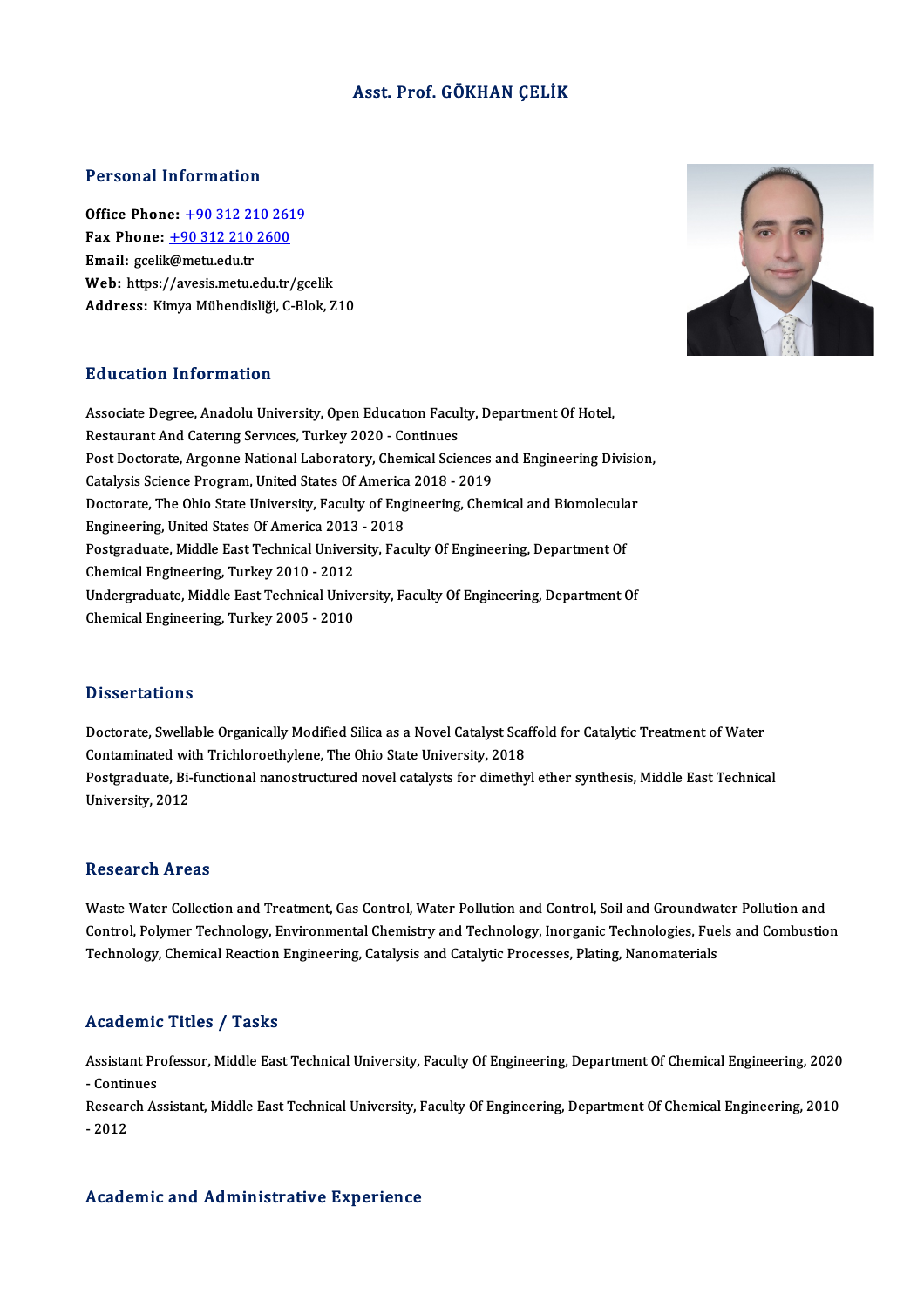# Courses

Thermodynamics, Undergraduate, 2019 - 2020

# Articles Published in Journals That Entered SCI, SSCI and AHCI Indexes

- I. Grafted nickel-promoter catalysts for dry reforming of methane identified through high-throughput<br>I. Grafted nickel-promoter catalysts for dry reforming of methane identified through high-throughput<br>An avratimentation experimentation<br>Grafted nickel-pr<br>Estrenden M.S., Br Grafted nickel-promoter catalysts for dry reforming of methane identified through high-throughput<br>experimentation<br>Ferrandon M. S. , Byron C., Celik G., Zhang Y., Ni C., Sloppy J., McCormick R. A. , Booksh K., Teplyakov A., experimentation<br>Ferrandon M. S. , Byron C., Celik G., Zhang Y., Ni C., Sloppy J., McCormick R.<br>APPLIED CATALYSIS A-GENERAL, vol.629, 2022 (Journal Indexed in SCI)<br>Synthetia Lubrisants Derived from Plastic Weste and their T Ferrandon M. S., Byron C., Celik G., Zhang Y., Ni C., Sloppy J., McCormick R. A., Booksh K., Teplyak<br>APPLIED CATALYSIS A-GENERAL, vol.629, 2022 (Journal Indexed in SCI)<br>II. Synthetic Lubricants Derived from Plastic Waste a
- APPLIED CATALYSIS A-GENERAL, vol.629, 2022 (Journal Indexed in SCI)<br><mark>Synthetic Lubricants Derived from Plastic Waste and their Tribological Performance</mark><br>Hackler R. A. , Vyavhare K., Kennedy R. M. , ÇELİK G., Kanbur U., Gri Synthe<br>Hackler<br>P., et al.<br>ChemSu Hackler R. A. , Vyavhare K., Kennedy R. M. , ÇELİK G., Kanbur U., Griffin P. J. ,<br>P., et al.<br>ChemSusChem, vol.14, no.19, pp.4181-4189, 2021 (Journal Indexed in SCI)<br>On the dual role of the reastant during asusesus phase hy

- P., et al.<br>ChemSusChem, vol.14, no.19, pp.4181-4189, 2021 (Journal Indexed in SCI)<br>III. On the dual role of the reactant during aqueous phase hydrodechlorination of trichloroethylene<br>(UDC of TCE) using Pd supported on swel ChemSusChem, vol.14, no.19, pp.4181-4189, 2021 (Journal Indexed in SCI)<br>On the dual role of the reactant during aqueous phase hydrodechlorination of tric<br>(HDC of TCE) using Pd supported on swellable organically modified si On the dual role of the reactant during aqueous phase hydrodechlorination of trichlore<br>(HDC of TCE) using Pd supported on swellable organically modified silica (SOMS)<br>Ailawar S., Hunoor A., Rudzinski B., Celik G., Burel L. (HDC of TCE) using Pd supported on swellable organically modified silica (SOMS)<br>Ailawar S., Hunoor A., Rudzinski B., Celik G., Burel L., Millet J., Miller J. T., Edmiston P. L., Ozkan U. S. Ailawar S., Hunoor A., Rudzinski B., Celik G., Burel L., Millet J., Miller J. T. , Edmiston P. L. , Ozkan U. S.<br>APPLIED CATALYSIS B-ENVIRONMENTAL, vol.291, 2021 (Journal Indexed in SCI)<br>IV. Effect of High Temperature on Sw
- APPLIED CATALYSIS B-ENVIRONMENTAL, vol.291, 2021 (Journal Indexed in SCI)<br>Effect of High Temperature on Swellable Organically Modified Silica (SO<br>Preferential CO Oxidation in H-2 Rich Environment<br>Basu D., Ailawar S., Celik Effect of High Temperature on Swellable Orga<br>Preferential CO Oxidation in H-2 Rich Environ<br>Basu D., Ailawar S., Celik G., Edmiston P., Ozkan U. S.<br>CHEMCATCHEM vol 12 no 14 nn 2752 2769 2020 CHEMCATCHEM,vol.12,no.14,pp.3753-3768,2020 (Journal Indexed inSCI) Basu D., Ailawar S., Celik G., Edmiston P., Ozkan U. S.<br>CHEMCATCHEM, vol.12, no.14, pp.3753-3768, 2020 (Journal Indexed in SCI)<br>V. Activation of Low-Valent, Multiply M-M Bonded Group VI Dimers toward Catalytic Olefin Metat
- CHEMCATCHEM, vol.12, no.14, pp.3753-376<br>Activation of Low-Valent, Multiply M-N<br>via Surface Organometallic Chemistry<br>Chanovately: A Jongsslav R. B. Collic C. Re Activation of Low-Valent, Multiply M-M Bonded Group VI Dimers toward Catalytic Olefin Metathesis<br>via Surface Organometallic Chemistry<br>Chapovetsky A., Langeslay R. R. , Celik G., Perras F. A. , Pruski M., Ferrandon M. S. , via Surface Organometallic Chemistry<br>Chapovetsky A., Langeslay R. R. , Celik G., P.<br>Wen J., et al. Chapovetsky A., Langeslay R. R. , Celik G., Perras F. A. , Pruski M., Ferrandon M. S<br>Wen J., et al.<br>ORGANOMETALLICS, vol.39, no.7, pp.1035-1045, 2020 (Journal Indexed in SCI)<br>Pele of Peren in Enhanging the Catalutie Borfor

ORGANOMETALLICS, vol.39, no.7, pp.1035-1045, 2020 (Journal Indexed in SCI)

VI. Role of Boron in Enhancing the Catalytic Performance of Supported Platinum Catalysts for the<br>Nonoxidative Dehydrogenation of n-Butane Role of Boron in Enhancing the Catalytic Performance of Supported Platinum Catalysts for the<br>Nonoxidative Dehydrogenation of n-Butane<br>Byron C., Bai S., Celik G., Ferrandon M. S. , Liu C., Ni C., Mehdad A., Delferro M., Lob

Nonoxidative Dehydrogenation of n-Butane<br>Byron C., Bai S., Celik G., Ferrandon M. S. , Liu C., Ni C., Mehdad A., Delferr<br>ACS Catalysis, vol.10, no.2, pp.1500-1510, 2020 (Journal Indexed in SCI)<br>Mechanistic Aspects of a Sur Byron C., Bai S., Celik G., Ferrandon M. S. , Liu C., Ni C., Mehdad A., Delferro M., Lobo R. F. , Teplyakov A. V.<br>ACS Catalysis, vol.10, no.2, pp.1500-1510, 2020 (Journal Indexed in SCI)<br>VII. Mechanistic Aspects of a Surfa

# ACS Catalysis, vol.10<br>Mechanistic Aspec<br>Dehydrogenation<br>Kanban D. M. Ferra Mechanistic Aspects of a Surface Organovanadium(III) Catalyst for Hydrocarbon Hydrogenation and<br>Dehydrogenation<br>Kaphan D. M. , Ferrandon M. S. , Langeslay R. R. , Celik G., Wegener E. C. , Liu C., Niklas J., Poluektov O. G

Dehydrogenation<br>Kaphan D. M. , Ferrandon M. S. , Langeslay R. R. , Celik G., Wegener E. C. , Liu C., Niklas J., Poluektov O. G. , Delferro<br>M. Kaphan D. M. , Ferrandon M. S. , Langeslay R. R. , Celik G., Wegener E. C. , Liu<br>M.<br>ACS Catalysis, vol.9, no.12, pp.11055-11066, 2019 (Journal Indexed in SCI)<br>Unaveling Single Hae Bolyothylone into High Quality Liquid Brod

M.<br>ACS Catalysis, vol.9, no.12, pp.11055-11066, 2019 (Journal Indexed in SCI)<br>VIII. Upcycling Single-Use Polyethylene into High-Quality Liquid Products<br>Calik G. Kennedy P. M. Hacklan P. A. Ferrander M. Tennekeen A. Petreik

ACS Catalysis, vol.9, no.12, pp.11055-11066, 2019 (Journal Indexed in SCI)<br>Upcycling Single-Use Polyethylene into High-Quality Liquid Products<br>Celik G., Kennedy R. M. , Hackler R. A. , Ferrandon M., Tennakoon A., Patnaik S Upcycling Single-Use Polyethylene into High-Quality Liquid Products<br>Celik G., Kennedy R. M. , Hackler R. A. , Ferrandon M., Tennakoon A., Patnaik S., J<br>A., Perras F. A. , et al.<br>ACS Central Science, vol.5, no.11, pp.1795-1 Celik G., Kennedy R. M. , Hackler R. A. , Ferrandon M., Tennakoon A., Patnaik S., I<br>A., Perras F. A. , et al.<br>ACS Central Science, vol.5, no.11, pp.1795-1803, 2019 (Journal Indexed in SCI)<br>Electronbilie Organoinidium (III)

A., Perras F. A. , et al.<br>ACS Central Science, vol.5, no.11, pp.1795-1803, 2019 (Journal Indexed in SCI)<br>IX. Electrophilic Organoiridium(III) Pincer Complexes on Sulfated Zirconia for Hydrocarbon Activation<br>and Eunctionali ACS Central Science, vol.5<br>Electrophilic Organoir<br>and Functionalization<br>Sued 7, H., Kaphan D. M. and Functionalization

Syed Z.H. , Kaphan D.M. , Perras F.A. , Pruski M., Ferrandon M.S. , Wegener E.C. , Celik G., Wen J., Liu C., Dogan F.,<br>et al. Syed Z. H. , Kaphan D. M. , Perras F. A. , Pruski M., Ferrandon M. S. , Wegener E. C. , Celik G., Wen J., Liu C<br>et al.<br>Journal of the American Chemical Society, vol.141, no.15, pp.6325-6337, 2019 (Journal Indexed in SCI)<br>A

X. Aqueous-Phase Hydrodechlorination of Trichloroethylene over Pd-Based Swellable Organically<br>Modified Silica: Catalyst Deactivation Due to Sulfur Species Journal of the American Chemical Society, vol.141, no.15, pp.6325-6<br>Aqueous-Phase Hydrodechlorination of Trichloroethylene<br>Modified Silica: Catalyst Deactivation Due to Sulfur Species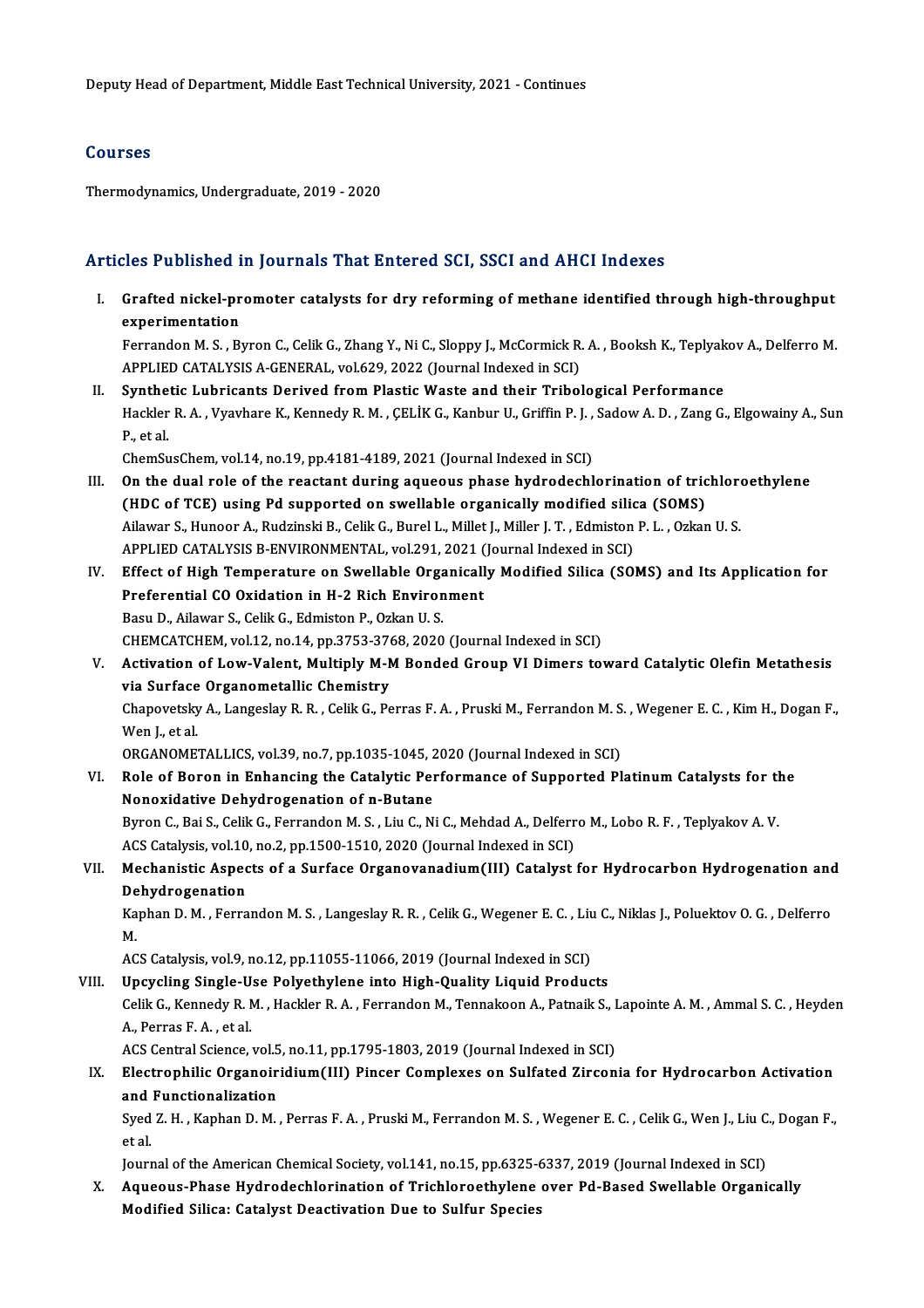CelikG.,Ailawar S.A. ,Gunduz S.,Miler J.T. ,EdmistonP.L. ,OzkanU.S.

Industrial and Engineering Chemistry Research, vol.58, no.10, pp.4054-4064, 2019 (Journal Indexed in SCI)

- XI. Formation of carbonaceous deposits on Pd-based hydrodechlorination catalysts: Vibrational Industrial and Engineering Chemistry Research, vol.58, no.10, pp.4<br>Formation of carbonaceous deposits on Pd-based hydrode<br>spectroscopy investigations over Pd/Al2O3 and Pd/SOMS Formation of carbonaceous deposits on Pd-based hy<br>spectroscopy investigations over Pd/Al2O3 and Pd/S.<br>Celik G., Ailawar S.A., Gunduz S., Edmiston P. L., Ozkan U.S. Celik G., Ailawar S. A., Gunduz S., Edmiston P. L., Ozkan U. S.<br>Catalysis Today, vol.323, pp.129-140, 2019 (Journal Indexed in SCI) Celik G., Ailawar S. A. , Gunduz S., Edmiston P. L. , Ozkan U. S.<br>Catalysis Today, vol.323, pp.129-140, 2019 (Journal Indexed in SCI)<br>XII. Effect of alumina incorporation on the sulfur tolerance of the dual-catalyst aftert
- Catalysis Today, vol.323, pp.129-140, 2019 (Journal Indexed in<br>Effect of alumina incorporation on the sulfur tolerance<br>for reduction of nitrogen oxides under lean conditions<br>Sinha Maiumdar S. Alavandar A. Gaunda B. Calik G Effect of alumina incorporation on the sulfur tolerance of<br>for reduction of nitrogen oxides under lean conditions<br>Sinha Majumdar S., Alexander A., Gawade P., Celik G., Ozkan U. S.<br>Cetalusis Today vel 320 pp 204-212-2019 (J for reduction of nitrogen oxides under lean conditions<br>Sinha Majumdar S., Alexander A., Gawade P., Celik G., Ozkan U. S.<br>Catalysis Today, vol.320, pp.204-213, 2019 (Journal Indexed in SCI) Sinha Majumdar S., Alexander A., Gawade P., Celik G., Ozkan U. S.<br>Catalysis Today, vol.320, pp.204-213, 2019 (Journal Indexed in SCI)<br>XIII. Aqueous-phase hydrodechlorination of trichloroethylene over Pd-based swellable org
- Catalysis Today, vol.320, pp.204-213, 2019 (Journal Indexed in SCI)<br>Aqueous-phase hydrodechlorination of trichloroethylene over Pd-ba<br>modified silica (SOMS): Catalyst deactivation due to chloride anions<br>Celik C. Ailowar S. Aqueous-phase hydrodechlorination of trichloroethylene over<br>modified silica (SOMS): Catalyst deactivation due to chloride a<br>Celik G., Ailawar S.A., Gunduz S., Miller J.T., Edmiston P.L., Ozkan U.S.<br>Annlied Catalysis B. Env modified silica (SOMS): Catalyst deactivation due to chloride anions<br>Celik G., Ailawar S. A. , Gunduz S., Miller J. T. , Edmiston P. L. , Ozkan U. S.<br>Applied Catalysis B: Environmental, vol.239, pp.654-664, 2018 (Journal I
- Celik G., Ailawar S. A. , Gunduz S., Miller J. T. , Edmiston P. L. , Ozkan U. S.<br>Applied Catalysis B: Environmental, vol.239, pp.654-664, 2018 (Journal Indexed in SCI)<br>XIV. Atomically Precise Strategy to a PtZn Alloy Nanoc Applied Catalysis B: Environ<br>Atomically Precise Strate<br>Butane to 1,3-Butadiene<br>Camacha Bunguin L. Forran Atomically Precise Strategy to a PtZn Alloy Nanocluster Catalyst for the Deep Dehydrogenation of n -<br>Butane to 1,3-Butadiene<br>Camacho-Bunquin J., Ferrandon M. S. , Sohn H., Kropf A. J. , Yang C., Wen J., Hackler R. A. , Liu **Butane<br>Camache<br>L., et al.**

Camacho-Bunquin J., Ferrandon M. S. , Sohn H., Kropf A. J. , Yang C., Wen J., I<br>L. , et al.<br>ACS Catalysis, vol.8, no.11, pp.10058-10063, 2018 (Journal Indexed in SCI)<br>Swellable Organiselly, Modified Silise (SOMS) as a Cata

L. , et al.<br>ACS Catalysis, vol.8, no.11, pp.10058-10063, 2018 (Journal Indexed in SCI)<br>XV. Swellable Organically Modified Silica (SOMS) as a Catalyst Scaffold for Catalytic Treatment of Water<br>Contaminated with Trichlon ACS Catalysis, vol.8, no.11, pp.10058-10063<br>Swellable Organically Modified Silica (<br>Contaminated with Trichloroethylene Swellable Organically Modified Silica (SOMS) as a Catalyst Scaffold for Cataly<br>Contaminated with Trichloroethylene<br>Celik G., Ailawar S.A. , Sohn H., Tang Y., Tao F.F. , Miller J. T. , Edmiston P. L. , Ozkan U.S.<br>ACS Cataly

Contaminated with Trichloroethylene<br>Celik G., Ailawar S. A. , Sohn H., Tang Y., Tao F. F. , Miller J. T. , Edmiston I<br>ACS Catalysis, vol.8, no.8, pp.6796-6809, 2018 (Journal Indexed in SCI)<br>Enhancement in Ovygen Beduction

Celik G., Ailawar S. A. , Sohn H., Tang Y., Tao F. F. , Miller J. T. , Edmiston P. L. , Ozkan U. S.<br>ACS Catalysis, vol.8, no.8, pp.6796-6809, 2018 (Journal Indexed in SCI)<br>XVI. Enhancement in Oxygen Reduction Reaction Acti ACS Catalysis, vol.8, no.8, pp.6796-6809, 2018 (Journancement in Oxygen Reduction Reaction Acidic Media through Chloride-Ion Exposure Enhancement in Oxygen Reduction Reaction Activity of Nitrogen-Doped Carb<br>Acidic Media through Chloride-Ion Exposure<br>Jain D., Mamtani K., Gustin V., Gunduz S., Celik G., Waluyo I., Hunt A., Co A. C. , Ozkan U. S.<br>ChamElestr Acidic Media through Chloride-Ion Exposure<br>Jain D., Mamtani K., Gustin V., Gunduz S., Celik G., Waluyo I., Hunt A., Co A. C. , Ozkan U. S.

Jain D., Mamtani K., Gustin V., Gunduz S., Celik G., Waluyo I., Hunt A., Co A. C. , Ozkan U. S.<br>ChemElectroChem, vol.5, no.14, pp.1966-1975, 2018 (Journal Indexed in SCI)<br>XVII. Hydrodechlorination of trichloroethylene over ChemElectroChem, vol.5, no.14, pp.1966-1975, 2018 (Journal Indexed in SCI)<br>Hydrodechlorination of trichloroethylene over Pd supported on swe<br>(SOMS)<br>Sohn H., Celik G., Gunduz S., Dean S. L., Painting E., Edmiston P. L., Ozk Hydrodechlorination of trichloroethylene over Pd supported on swe<br>(SOMS)<br>Sohn H., Celik G., Gunduz S., Dean S. L. , Painting E., Edmiston P. L. , Ozkan U. S.<br>Annlied Cetalusia B. Environmental vol 202, an 644, 652, 2017 (J

Applied Catalysis B: Environmental, vol.203, pp.641-653, 2017 (Journal Indexed in SCI)

Sohn H., Celik G., Gunduz S., Dean S. L. , Painting E., Edmiston P. L. , Ozkan U. S.<br>Applied Catalysis B: Environmental, vol.203, pp.641-653, 2017 (Journal Indexed in SCI)<br>XVIII. In-situ incorporation of binder during sol-Applied Catalysis B: Environmental, vol.203, pp.641-653, 2017 (Journal Indexed in SCI)<br>In-situ incorporation of binder during sol-gel preparation of Pd-based sulfated zirconia for<br>reduction of nitrogen oxides under lean-bu In-situ incorpo<br>reduction of ni<br>characteristics<br>Sinha Majumdar reduction of nitrogen oxides under lean-burn conditions<br>characteristics<br>Sinha Majumdar S., Celik G., Alexander A., Gawade P., Ozkan U. S.<br>Annlied Cetalusia B. Environmental vol 202, nn 134, 146, 2017 ( characteristics<br>Sinha Majumdar S., Celik G., Alexander A., Gawade P., Ozkan U. S.<br>Applied Catalysis B: Environmental, vol.202, pp.134-146, 2017 (Journal Indexed in SCI)<br>Ouvgen Mability in Pre-Reduced Nane, and Magne Garia

Sinha Majumdar S., Celik G., Alexander A., Gawade P., Ozkan U. S.<br>Applied Catalysis B: Environmental, vol.202, pp.134-146, 2017 (Journal Indexed in SCI)<br>XIX. Oxygen Mobility in Pre-Reduced Nano- and Macro-Ceria with Co Applied Catalysis<br>Oxygen Mobilit<br>and TPR Study<br>Sehn H. Celik C Oxygen Mobility in Pre-Reduced Nano- and Macro-Ceria with Co L<br>and TPR Study<br>Sohn H., Celik G., Gunduz S., Dogu D., Zhang S., Shan J., Tao F. F. , Ozkan U. S.<br>Cetalysis Letters vol.147, no.11, np.3963, 3976, 2017. (Journal and TPR Study<br>Sohn H., Celik G., Gunduz S., Dogu D., Zhang S., Shan J., Tao F. F. , Ozkan U. S.<br>Catalysis Letters, vol.147, no.11, pp.2863-2876, 2017 (Journal Indexed in SCI)

- Sohn H., Celik G., Gunduz S., Dogu D., Zhang S., Shan J., Tao F. F. , Ozkan U. S.<br>Catalysis Letters, vol.147, no.11, pp.2863-2876, 2017 (Journal Indexed in SCI)<br>XX. Effect of high-temperature on the swellable organically-m Catalysis Letters, vol.147, no.11, pp.2863-2876, 2017 (Journ<br>Effect of high-temperature on the swellable organical<br>gas-phase hydrodechlorination of trichloroethylene Effect of high-temperature on the swellable organically-modified silica (<br>gas-phase hydrodechlorination of trichloroethylene<br>Sohn H., Celik G., Gunduz S., Majumdar S. S. , Dean S. L. , Edmiston P. L. , Ozkan U. S.<br>Annlied gas-phase hydrodechlorination of trichloroethylene<br>Sohn H., Celik G., Gunduz S., Majumdar S. S. , Dean S. L. , Edmiston P. L. , Ozkan U. S.<br>Applied Catalysis B: Environmental, vol.209, pp.80-90, 2017 (Journal Indexed in SC Sohn H., Celik G., Gunduz S., Majumdar S. S. , Dean S. L. , Edmiston P. L. , Ozkan U. S.<br>Applied Catalysis B: Environmental, vol.209, pp.80-90, 2017 (Journal Indexed in SCI)<br>XXI. Probing the Oxygen Reduction Reaction Activ
- Applied Catalysis B: Environmental, vol.209, pp.80-9<br>Probing the Oxygen Reduction Reaction Active<br>(CNx) in Acidic Media Using Phosphate Anion<br>Memtani K, Jain D, Zemlyanov D, Calik C, Juthman Probing the Oxygen Reduction Reaction Active Sites over Nitrogen-Doped (<br>(CNx) in Acidic Media Using Phosphate Anion<br>Mamtani K., Jain D., Zemlyanov D., Celik G., Luthman J., Renkes G., Co A. C. , Ozkan U. S. (CNx) in Acidic Media Using Phosphate Anion<br>Mamtani K., Jain D., Zemlyanov D., Celik G., Luthman J., Renkes G., Co A. C. , Ozkan U. S.

ACS Catalysis, vol.6, no.10, pp.7249-7259, 2016 (Journal Indexed in SCI)

XXII. Investigation of the effect of alumina binder addition to Pd/SO42− − ZrO2 Catalysts during sol−gel synthesis

Sinha Majumdar S., Celik G., Ozkan U.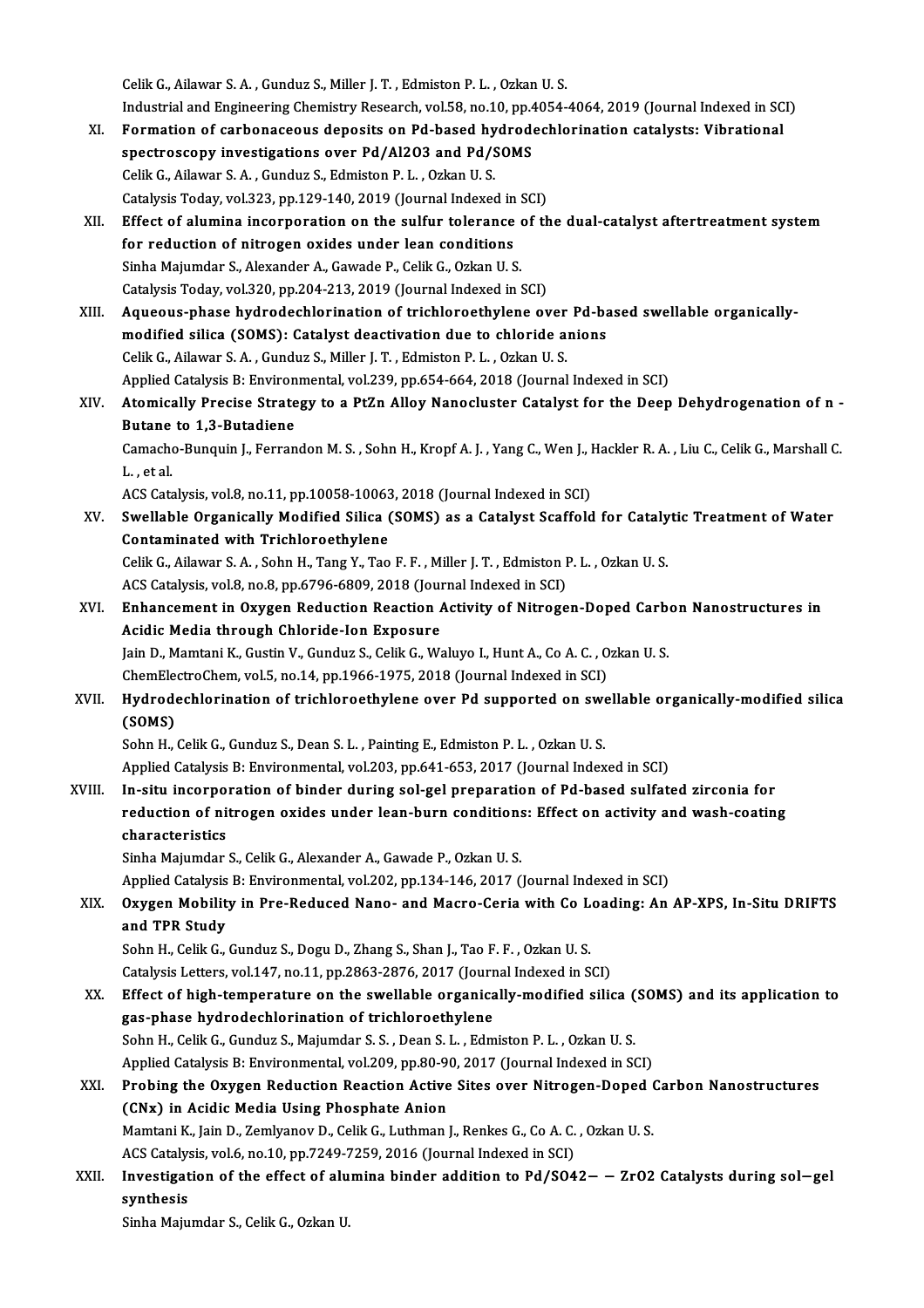Industrial and Engineering Chemistry Research, vol.55, no.44, pp.11445-11457, 2016 (Journal Indexed in SCI)<br>Performance of silicaturgatic acid incorporated mecononeus catalust in dinest sunthesis of dimet

XXIII. Performance of silicotungstic acid incorporated mesoporous catalyst in direct synthesis of dimethyl<br>ether from syngas in the presence and absence of CO2 Industrial and Engineering Chemistry Research, vol.55, no.44, p<br>Performance of silicotungstic acid incorporated mesopether from syngas in the presence and absence of CO2<br>Celil: C. Arinan A. Baynt A. Orbelse H.O., Deču T. V CelikG.,ArinanA.,BayatA.,OzbelgeH.O. ,DoğuT.,VarışlıD. Topics in Catalysis, vol.56, pp.1764-1774, 2013 (Journal Indexed in SCI Expanded)

## Refereed Congress / Symposium Publications in Proceedings

- efereed Congress / Symposium Publications in Proceedings<br>I. Aqueous Phase Hydrodechlorination of Trichloroethylene Using Pd Supported on Swellable<br>Organiselly Modified Silice (SOMS): Deastivation Due to Chloride and Sulfur Aqueous Phase Hydrodechlorination of Trichloroethylene Using Pd Supported on Sw<br>Organically Modified Silica (SOMS): Deactivation Due to Chloride and Sulfur Species<br>Orkan U.S., Ailowar S.A., Hunger A. CELIK C. Cundur S. Mil Aqueous Phase Hydrodechlorination of Trichloroethylene Using Pd Supported on :<br>Organically Modified Silica (SOMS): Deactivation Due to Chloride and Sulfur Specie<br>Ozkan U.S., Ailawar S.A., Hunoor A., ÇELİK G., Gunduz S., Mi Organically Modified Silica (SOMS): Deactivation Due to Ch<br>Ozkan U.S., Ailawar S.A., Hunoor A., ÇELİK G., Gunduz S., Miller J. 1<br>2019 AIChE Annual Meeting, Orlando, FL, 10 - 15 November 2019<br>Swellable Organically Modified Ozkan U.S., Ailawar S.A., Hunoor A., ÇELİK G., Gunduz S., Miller J.T., Tao F.F., Edmiston P.L.<br>2019 AIChE Annual Meeting, Orlando, FL, 10 - 15 November 2019<br>II. Swellable Organically Modified Silica (SOMS) As a Catalyst Sc
- 2019 AIChE Annual Meeting, Orlando, FL, 10 15 November 2019<br>Swellable Organically Modified Silica (SOMS) As a Catalyst<br>through Hydrogenation and Hydrogenolysis Reactions Swellable Organically Modified Silica (SOMS) As a Catalyst Scaffold for Catalytic Tr<br>through Hydrogenation and Hydrogenolysis Reactions<br>Ozkan U.S., Ailawar S.A., Hunoor A., ÇELİK G., Gunduz S., Miller J.T., Tao F.F., Edmis Ozkan U. S. , Ailawar S. A. , Hunoor A., ÇELİK G., Gunduz S., Miller J. T. , Tao F. F. , Edmiston P. L.<br>2019 AIChE Annual Meeting, Orlando, FL, 10 - 15 November 2019 Ozkan U.S., Ailawar S.A., Hunoor A., ÇELİK G., Gunduz S., Miller J.T., Tao F. 1<br>2019 AIChE Annual Meeting, Orlando, FL, 10 - 15 November 2019<br>III. Catalytic upcycling of waste polymers by supported metal catalysts<br>Kannady
- Kennedy R. M. , ÇELİK G., Hackler R. A. , ammal s., Ferrandon M. S. , LaPointe A. M. , Sadow A. D. , Heyden A.,<br>Poeppelmeier K. R. , Delferro M. Catalytic upcycling of waste<br>Kennedy R. M. , ÇELİK G., Hackle<br>Poeppelmeier K. R. , Delferro M.<br>Fall National Meeting and Eynos Fall National Meeting and Exposition of the American-Chemical-Society (ACS), 25 - 29 August 2019, vol.258 Poeppelmeier K. R. , Delferro M.<br>Fall National Meeting and Exposition of the American-Chemical-Society (ACS), 25 - 29 August<br>IV. Swellable Organically Modified Silica (SOMS): A Novel Support for Aqueous Phase<br>Hydrodechlori
- Fall National Meeting and Exposition of the Amer<br>Swellable Organically Modified Silica (SOM<br>Hydrodechlorination of Trichloroethylene<br>Ailawar S.A., CELUC, Hunger A. Gundur S. Ed. Swellable Organically Modified Silica (SOMS): A Novel Support f<br>Hydrodechlorination of Trichloroethylene<br>Ailawar S. A. , ÇELİK G., Hunoor A., Gunduz S., Edmiston P. L. , Ozkan U. S.<br>NAM 26. North American Catalysis Sosisty Hydrodechlorination of Trichloroethylene<br>Ailawar S. A., ÇELİK G., Hunoor A., Gunduz S., Edmiston P. L., Ozkan U. S. Ailawar S. A. , ÇELİK G., Hunoor A., Gunduz S., Edmiston P. L. , Ozkan U. S.<br>NAM 26 - North American Catalysis Society Meeting, 23 - 28 June 2019<br>V. Atomically Precise Strategy to Synthesize Bimetallic Platinum Nanocluster
- NAM 26 North American Catalysis Society Meeting, 23 28 June 2019<br>Atomically Precise Strategy to Synthesize Bimetallic Platinum Nanoclusters for Non-Oxidative<br>Dehydrogenation Catalysis<br>CELİK G., Camacho-Bunquin J., Ferr Atomically Precise Strategy to Synthesize Bimetallic Platinum Nanoclusters for Non-Oxidative<br>Dehydrogenation Catalysis<br>ÇELİK G., Camacho-Bunquin J., Ferrandon M. S. , Sohn H., Kropf A. J. , Yang C., Wen J., Hackler R. A. ,

Dehydrogenation Catalysis<br>CELIK G., Camacho-Bunquin J.,<br>C. L. . et al. CELİK G., Camacho-Bunquin J., Ferrandon M. S. , Sohn H., Kropf A. J. , Ya:<br>C. L. , et al.<br>NAM 26 - North American Catalysis Society Meeting, 23 - 28 June 2019<br>Mechanistis Studies of a Silice Sunnarted Oxeanevanedium(III)

- C. L. , et al.<br>NAM 26 North American Catalysis Society Meeting, 23 28 June 2019<br>VI. Mechanistic Studies of a Silica Supported Organovanadium(III) Catalyst for Hydrocarbon<br>Hydrogenation and Debydrogenation NAM 26 - North American Catalysis Society<br>Mechanistic Studies of a Silica Suppor<br>Hydrogenation and Dehydrogenation<br>Kanban D.M. Langsslav B.B. Ferranden Mechanistic Studies of a Silica Supported Organovanadium(III) Cata<br>Hydrogenation and Dehydrogenation<br>Kaphan D. M. , Langeslay R. R. , Ferrandon M. S. , Liu C., ÇELİK G., Delferro M.<br>NAM 26. North American Catalysis Sociaty Hydrogenation and Dehydrogenation<br>Kaphan D. M. , Langeslay R. R. , Ferrandon M. S. , Liu C., ÇELİK G., Delferro M.<br>NAM 26 - North American Catalysis Society Meeting, 23 - 28 June 2019 Kaphan D. M., Langeslay R. R., Ferrandon M. S., Liu C., ÇELİK G., Delferro M.<br>NAM 26 - North American Catalysis Society Meeting, 23 - 28 June 2019<br>VII. Electrophilic Pincer-Iridium (III) Complexes Supported on Metal Oxides
- NAM 26 North American Catalysis Society Meeting, 23 28 June 2019<br>Electrophilic Pincer-Iridium (III) Complexes Supported on Metal Oxides for C–H Functionalization<br>Syed Z., Kaphan D. M. , Perras F. A. , Pruski M., Ferran Elect<br>Syed<br>et al.<br>NAM Syed Z., Kaphan D. M. , Perras F. A. , Pruski M., Ferrandon M. S. , Wegener E. C. , Kropf A. J. , ÇELİK G., Wen J., Liu C.,<br>et al.<br>NAM 26 - North American Catalysis Society Meeting, 23 - 28 June 2019

- et al.<br>NAM 26 North American Catalysis Society Meeting, 23 28 June 2019<br>VIII. Surface structural-chemical characterization of a supported organovanadium(III) catalyst<br>Kapkan D. M. Jangelay B. B. Ferrandon M. S. CELIV.C NAM 26 - North American Catalysis Society Meeting, 23 - 28 June 2019<br>Surface structural-chemical characterization of a supported organovanadium(III) ca<br>Kaphan D. M. , Langeslay R. R. , Ferrandon M. S. , ÇELİK G., Liu C., S 257th National Meeting of the American-Chemical-Society (ACS), Orlando, United States Of America, 31 March -04<br>April 2019, vol.257 Kaphan D. M., Langeslay R. R., Ferrandon M. S., CELİK G., Liu C., Sattelberger A. P., Delferro M. 257th National Meeting of the American-Chemical-Society (ACS), Orlando, United States Of America, 31 March - 04<br>April 2019, vol.257<br>IX. Swellable Organically Modified Silica (SOMS): A Novel Support for Pd Catalyzed Hydrode
- of Trichloroethylene in Aqueous Phase<br>CELIK G., Ailawar S. A. , Gunduz S., Miller J. T. , Tao F. F. , Edmiston P. L. , Ozkan U. S. Swellable Organically Modified Silica (SOMS): A Novel Support for Pd Car<br>of Trichloroethylene in Aqueous Phase<br>CELİK G., Ailawar S.A. , Gunduz S., Miller J. T. , Tao F. F. , Edmiston P. L. , Ozkan U. S.<br>2018 AJChE Annual M 2018 AIChE Annual Meeting, Pittsburgh, PA, United States Of America, 28 October - 02 November 2018 CELIK G., Ailawar S. A. , Gunduz S., Miller J. T. , Tao F. F. , Edmiston P. L. , Ozkan U. S.<br>2018 AIChE Annual Meeting, Pittsburgh, PA, United States Of America, 28 October - 02 November 2018<br>X. Hydrodechlorination of tric
- 2018 AIChE Annual Meetin<br>Hydrodechlorination of<br>modified silica (SOMS)<br>Orkan U.S., CELUC, Ailas Hydrodechlorination of trichloroethylene using Pd catalysts s<br>modified silica (SOMS)<br>Ozkan U.S., ÇELİK G., Ailawar S.A., Sohn H., Gunduz S., Edmiston P. L.<br>256th National Meeting and Eunesition of the American Chamical Soc

modified silica (SOMS)<br>Ozkan U. S. , ÇELİK G., Ailawar S. A. , Sohn H., Gunduz S., Edmiston P. L.<br>256th National Meeting and Exposition of the American-Chemical-Society (ACS) - Nanoscience, Nanotechnology<br>and Beyond, Bosto Ozkan U.S., ÇELİK G., Ailawar S.A., Sohn H., Gunduz S., Edmiston P.L.